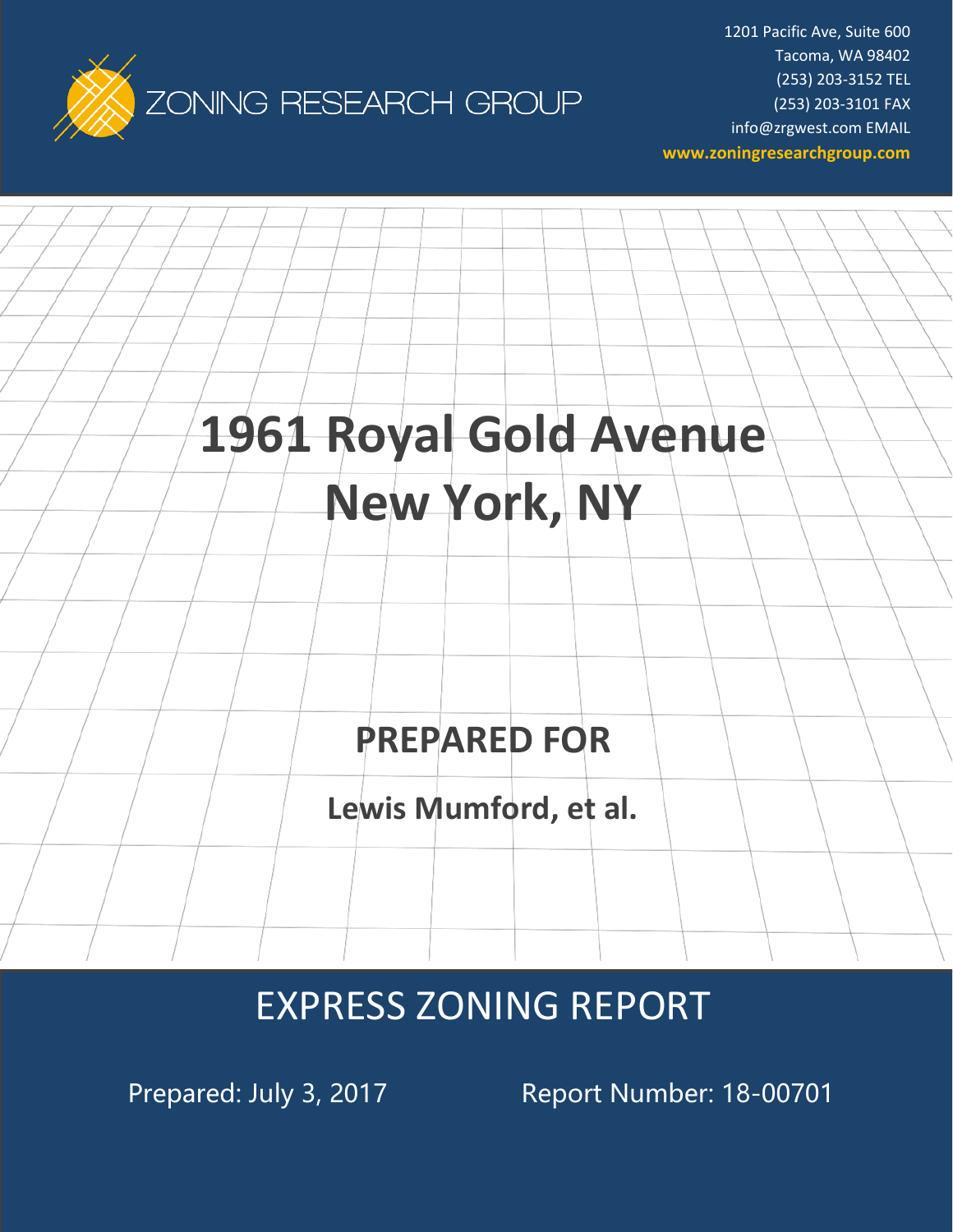# **EXPRESS ZONING REPORT SUMMARY**

*The property, known as "1961 Royal Gold Avenue", is located in New York, within their RD-30, Multiple Family Residential Zoning District. The parcel is developed with a garden-style, 180-unit multi-family, apartment complex, with 294 associated parking spaces and various tenant amenities.*

*The New York Zoning Code defines the current use as a "Dwelling, Multiple Family", which is an outright permitted primary use within the RD-30 zoning district. In addition to the land use compliance, the density and parking associated with the apartment complex also appears to conform to current codes. Without a current ALTA survey, ZRG was unable to determine if the property complies with all development standards imposed on the RD-30 zone. Additionally, the parking calculation is based on the site's proximity to a transit stop. Aerial imaging and online information indicates that a bus stop is located across Howe Avenue and qualifies the site for reduced parking requirements. If the site did not qualify, it would likely be short parking stalls and considered "legally nonconforming" due to its 1972 construction date.*

### **1. SITE INFORMATION**

**Address:** 1961 Royal Gold Avenue **Tax ID:** 278-10-20-30-40-0 **Jurisdiction/City:** New York **County: New York <b>County:** New York **County:** New York **Site Area:** 6.44 acres/280,526 square feet **Parking Stalls: 294 Stalls total Building Area:** 141,418 square feet gross **Year Built:** 1972 **Current Use(s):** Multifamily Residential **Units:** 180 Apartment Units



*General representation of the site. Image courtesy of Google Earth, 2018*

Express Zoning Report | 18-00701 Page 1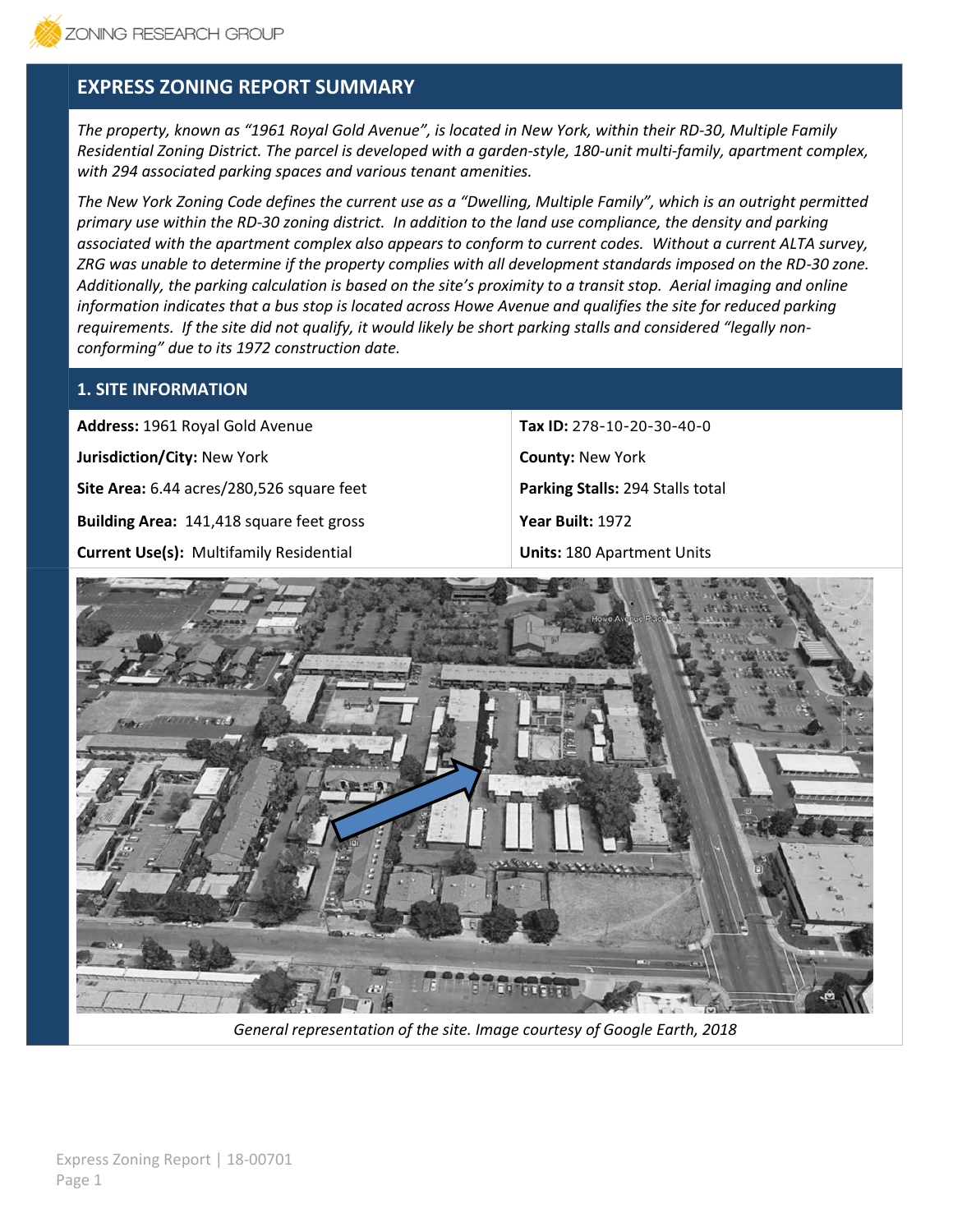### **2. ZONING INFORMATION**

#### **Zoning Designation:** RD-30, Multiple Family Residential 30

**Zoning Description:** According to the New York Zoning Code, the RD-30 Zone is a multifamily zoning district with a maximum density of 30 dwelling units per acre; all multifamily zoning districts have the same permitted uses. Incidental agricultural uses are allowed only with issuance of a use permit.

**Zoning Overlay:** None

**Historic Designation:** Not Applicable

#### **Zoning and Uses of Abutting Properties:**

- **North –** BP, Business & Professional Office Professional Office Use
- **South –** RD-30, Multiple Family Residential Multiple Family Use
- **East –** LC, Light Commercial Commercial/Retail Use
- **West –** RD-30, Multiple Family Residential Multiple Family Use

**Is the current use(s) allowed and permitted?**

**Yes, "Dwelling, Multiple Family" is a permitted primary use within the RD-30, Multiple Family Residential District.**

#### **What are the permitted uses for this zoning district?**

Residential Uses – duplex or half-plex, multiple family, single-family attached and detached, in home family day care, boarding house, adult day care center and fraternity/sorority house.

Education/Cultural Uses – K-12 public school, government and local agency buildings, community garden and public park.

#### **Notes:**

*Allowed uses obtained from the New York Zoning Code, Chapter 3, attached to this report and available online at: http://www.zoningresearchgroup.com*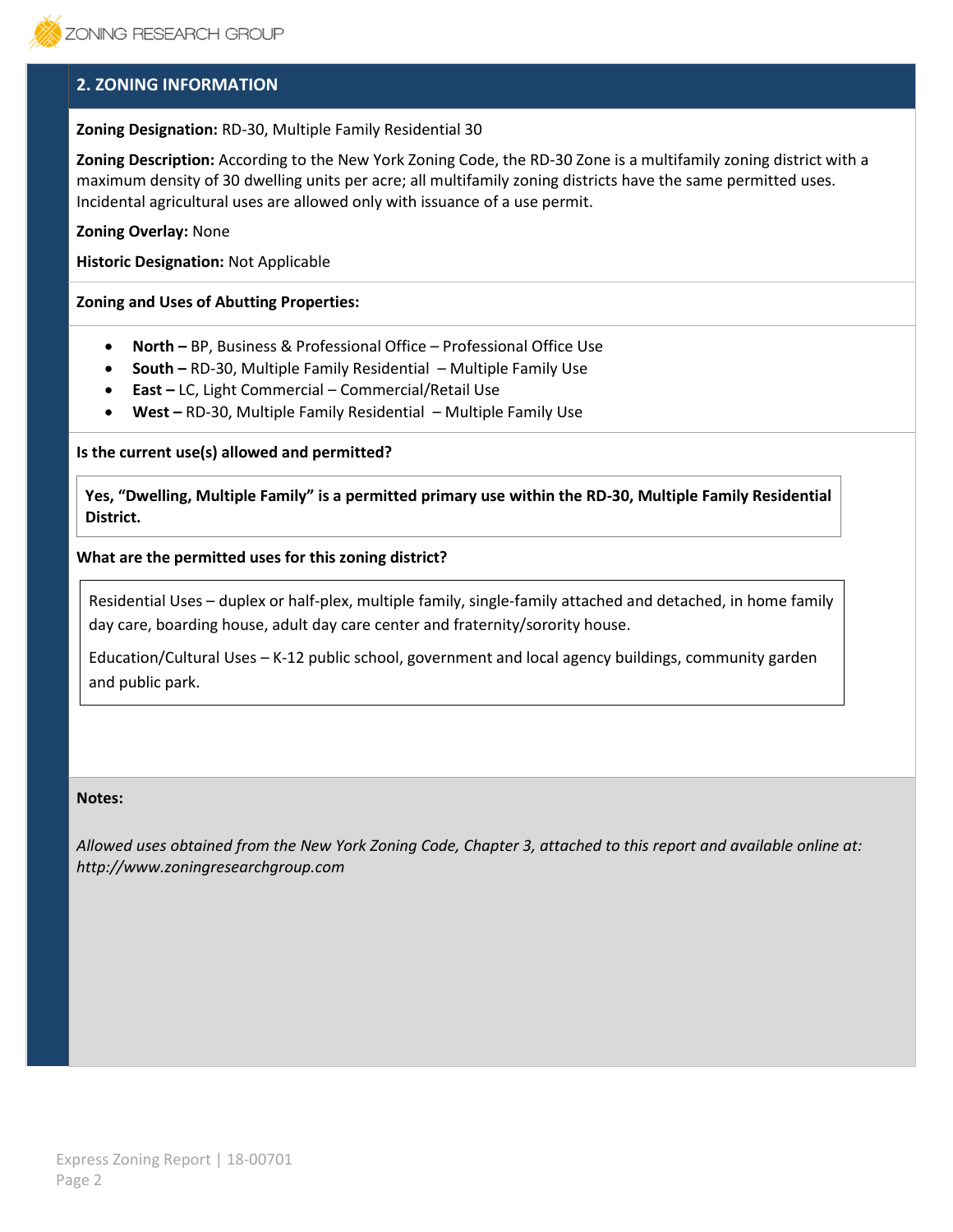

| <b>3. DEVELOPMENT STANDARDS</b>                                                 |                      |                                                                                                                 |                                      |  |
|---------------------------------------------------------------------------------|----------------------|-----------------------------------------------------------------------------------------------------------------|--------------------------------------|--|
| <b>Standard</b>                                                                 | <b>Value</b>         | <b>Additional Information</b>                                                                                   | <b>Complies?</b>                     |  |
| Interior Lot Area                                                               | 5,200 SF             | Corner Lot Area - 6,200 SF                                                                                      | $Yes - 280,526 SF$<br>Lot            |  |
| Interior Lot Width                                                              | 52 Feet              | Corner Lot Width - 62 Feet                                                                                      |                                      |  |
| <b>Maximum Density</b>                                                          | 30 Units<br>per Acre |                                                                                                                 | Yes - 28 units per<br>acre currently |  |
| <b>Front Yard Setback</b>                                                       | See Add<br>Info      | With Public Utilities/ Facilities Easement - 31 Feet<br>Without Public Utilities/ Facilities Easement - 25 Feet |                                      |  |
| Interior Side and Rear<br>Yards                                                 | See Add<br>Info      | 10 Feet $-$ 1 Story<br>15 Feet - 2 Story<br>20 Feet $-3$ Story                                                  |                                      |  |
| Side Street Yard                                                                | See Add<br>Info      | With Public Utilities/ Facilities Easement - 31 Feet<br>Without Public Utilities/ Facilities Easement - 25 Feet |                                      |  |
| <b>Multifamily Setbacks</b><br>from Existing Single-<br>Family                  | See Add<br>Info      | One Story - Side 25/Rear 25<br>Two Story - Side 50/Rear 50<br>Three Story - Side 75/Rear 75                     |                                      |  |
| Minimum Open Space<br>and Landscaping                                           | See Add<br>Info      | 20% - Attached and 30% - Detached                                                                               |                                      |  |
| Maximum Height Limits                                                           | 150 Feet             |                                                                                                                 | $Yes - 2 Story$<br><b>Structures</b> |  |
| Does the site comply with all of the above development standards?<br><b>YES</b> |                      |                                                                                                                 |                                      |  |

#### **Notes:**

*Based on the property information provided by the client, ZRG was able to determine that the site does comply with density limitations. Without a current ALTA survey, ZRG was unable to determine if the property complies with all development standards imposed on the RD-30 zone.*

*Development Standards obtained from the New York Zoning Code, Chapter 5, attached to this report and available online at: http://www.zoningresearchgroup.com*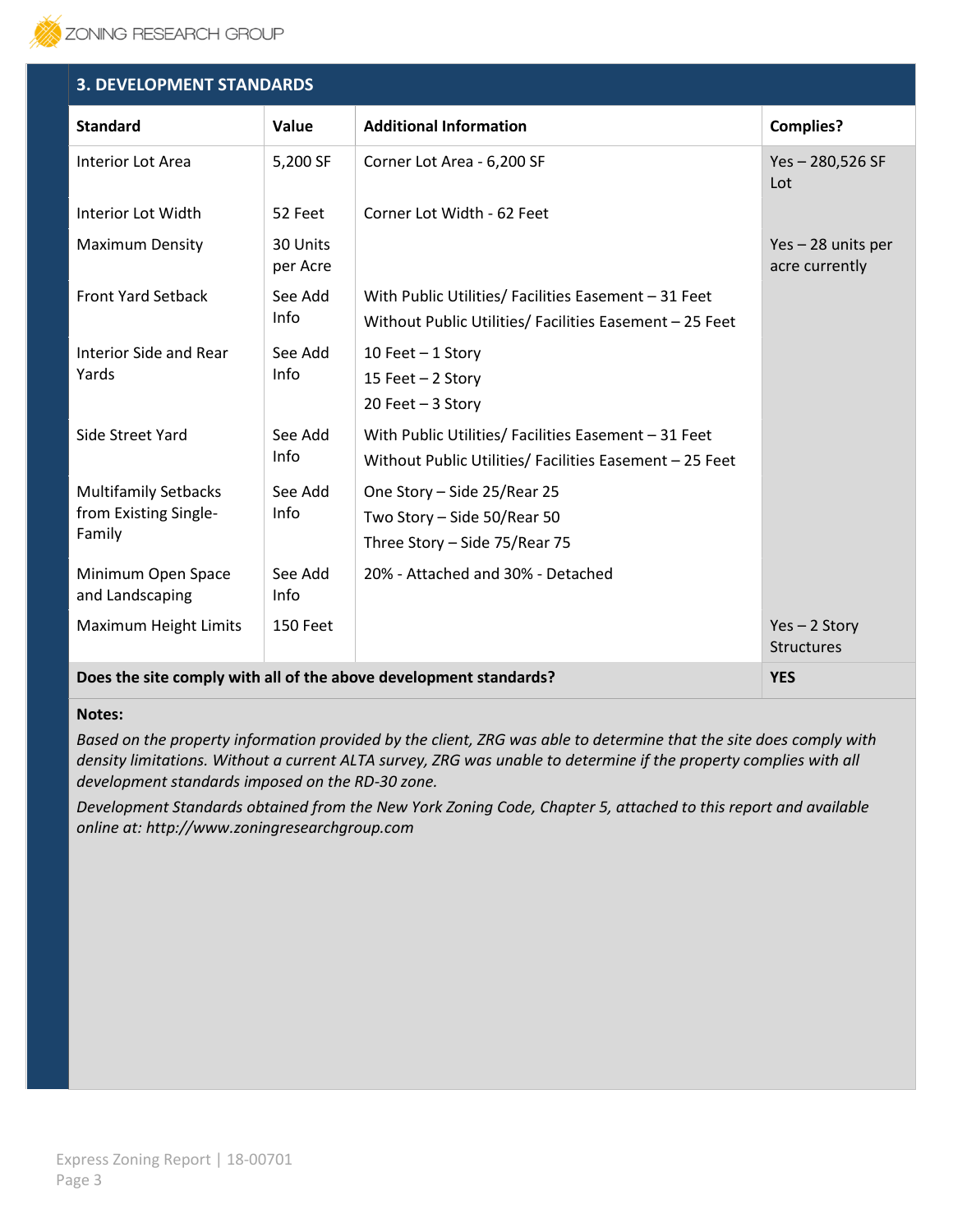

| <b>4. PARKING REQUIREMENTS</b>                      |                                                                                                                                                                                                                                                                                                                                                                        |                                           |  |
|-----------------------------------------------------|------------------------------------------------------------------------------------------------------------------------------------------------------------------------------------------------------------------------------------------------------------------------------------------------------------------------------------------------------------------------|-------------------------------------------|--|
| <b>Standard</b>                                     | <b>Formula</b>                                                                                                                                                                                                                                                                                                                                                         | <b>Complies?</b>                          |  |
| Vehicle Stalls                                      | Multifamily Residential Development - RD-30 & RD-40 Zones:<br><b>Project Requirements within 1/4 mile of Transit Stop</b> -Studio Unit $-1$ space<br>-One Bedroom - 1 spaces<br>-Two-Three Bedroom - 1.5 spaces<br>-Four + Bedrooms - 1.5 spaces<br>Visitor $-0.25$ spaces<br>**Visitor parking is in addition to the required parking if all the spaces are assigned. | $Yes - 294 Total$<br><b>Stalls Onsite</b> |  |
| Does the site comply with the parking requirements? |                                                                                                                                                                                                                                                                                                                                                                        | <b>YES</b>                                |  |

#### **Notes:**

*The parking formula provided is for the "Multifamily Residential Development" land use within ¼ mile of a transit stop. ZRG located a transit stop directly across the Royal Gold Street and believes this qualifies the site for reduced parking requirements. The parking formula requires an additional 0.25 spaces per dwelling unit if the spaces available are restricted to residents only. ZRG does not have that information and therefore, parking calculations for both scenarios are provided below:*

*50 – 1 bedroom units = (50 x 1) = 50 parking stalls required 130 – 2 bedroom units = (130 x 1.5) = 195 parking stalls required* 

 *TOTAL STALLS REQUIRED IF PARKING IS NOT RESTRICTED TO RESIDENTS ONLY: 245* 

*180 Units + Guest Parking = (180 x .25) = 45 additional parking stalls required* 

#### *TOTAL STALLS REQUIRED IF PARKING IS RESTRICTED TO RESIDENTS ONLY: 290*

*Information provided by the client indicates that there are 294 total parking stalls onsite. If this parking count is accurate, the complex meets the minimum stalls required in either scenario shown above. Parking requirements obtained from the New York Zoning Code, Chapter 5, attached to this report and available online at: http://www.zoningresearchgroup.com*

### **5. REBUILD CLAUSE/NON-CONFORMING CODE**

| Non-<br><b>Conforming to</b><br>Use or<br><b>Structure</b> | The use shall be considered discontinued if the building space is unoccupied or if land area is vacant. The use<br>loses its non-conforming status if discontinued for more than 90 days. A nonconforming land use or building<br>use shall not be expanded or extended in any way either on the same or adjoining land. A nonconforming land<br>use or building use shall not be changed, except to a use which conforms to the regulations of the zoning<br>district in which such land or conforming building is located.<br>A conforming building or structure used in connection with a nonconforming use of land may be maintained or<br>repaired subject to the limitation that any such repair or maintenance during any 12 consecutive month<br>periods shall not exceed 25 percent of the current replacement cost of the conforming building or structure.                                                                                     |
|------------------------------------------------------------|-----------------------------------------------------------------------------------------------------------------------------------------------------------------------------------------------------------------------------------------------------------------------------------------------------------------------------------------------------------------------------------------------------------------------------------------------------------------------------------------------------------------------------------------------------------------------------------------------------------------------------------------------------------------------------------------------------------------------------------------------------------------------------------------------------------------------------------------------------------------------------------------------------------------------------------------------------------|
| <b>Restoration</b><br>after Loss                           | A nonconforming building or structure which is altered, damaged or partially destroyed to the extent of not<br>more than 50 percent of its value at that time, may be restored and the occupancy or use of such building,<br>structure or part thereof, which existed at the time of such partial alteration, damage or destruction, may be<br>continued or resumed, provided the total cost of such restoration does not exceed 50 percent of the value of<br>the building or structure at the time of such alteration, damage or destruction and such restoration is started<br>within a period of one year and is diligently prosecuted to completion. In the event such alteration, damage or<br>destruction exceeds 50 percent of the value of such nonconforming building or structure, no repair or<br>reconstruction shall be made unless every portion of such building or structure is made to conform to all<br>regulations for new buildings. |

**Notes:** *Non-conforming Code obtained from New York Zoning Code, Chapter 1, attached to this report and available online at: http://www.zoningresearchgroup.com*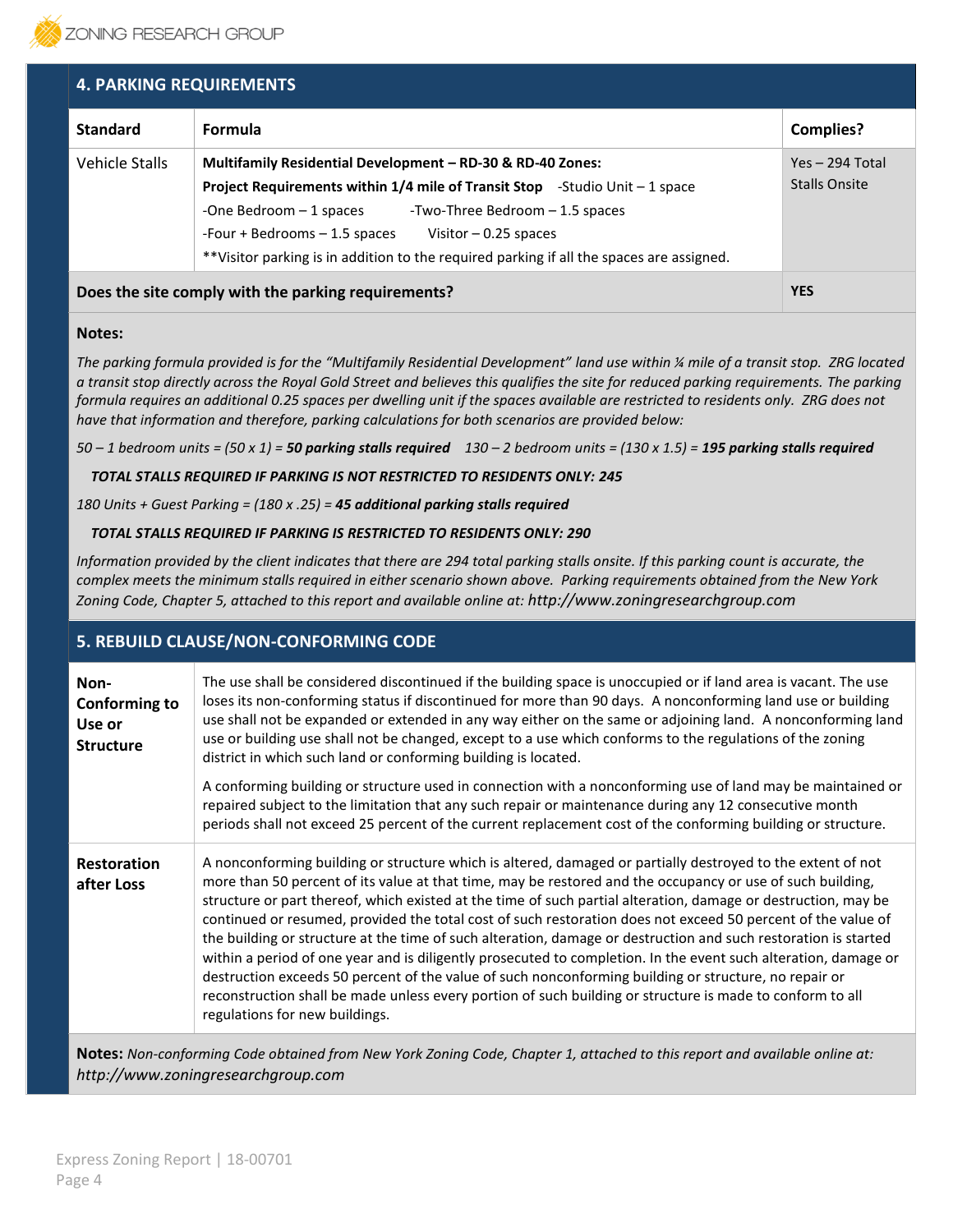| <b>6. CONFORMANCE STATUS &amp; CONCLUSIONS</b>                                 |            |
|--------------------------------------------------------------------------------|------------|
| Is the site conforming to use?                                                 | <b>YES</b> |
| Is the site conforming to development standards (setbacks, height, FAR, etc.)? | <b>YES</b> |
| Is the site conforming to parking?                                             | <b>YES</b> |

# **7. ADDITIONAL COMMENTS**

*All code sections obtained online at the following website:*

*http://www.zoningresearchgroup.com*

# **8. ZONING REPORT CERTIFICATION**

*This zoning report was reviewed for consistency with Zoning Research Group's standards for zoning report preparation and to address all ALTA/ACSM Survey, Table A, Item 6.b requirements by the following ICC Certified Zoning Inspector:*

 $\sum_{i=1}^n a_i$ 

**LUCAS SHADDUCK** Certified Zoning Inspector

- 15 Years of experience in Zoning, Planning, and Land Use
- **Site and Building Inspection experience**
- *American Planning Association member*
- *ICC Certified Zoning Inspector & Plan Reviewer*

*Should you have any questions regarding this Zoning Report, please contact us at 253-203-3152 or [info@zrgwest.com.](mailto:info@zrgwest.com)*

| <b>9. OTHER CONTACT INFORMATION</b>                                                                  |                             |  |
|------------------------------------------------------------------------------------------------------|-----------------------------|--|
| <b>Jurisdiction</b>                                                                                  | <b>Title Company</b>        |  |
| New York<br>Planning Environmental Department<br>123 1st Avenue<br>New York<br>Phone: (800) 123-6141 | None provided/reviewed      |  |
| Surveyor<br>None provided/reviewed                                                                   | <b>Commercial Appraiser</b> |  |
|                                                                                                      | None provided/reviewed      |  |

*The above findings were obtained by ZRG from a variety of sources, including but not limited to municipal codes, professional land surveys, title commitments, county assessor records, building and planning department records, and municipal staff interviews. While ZRG believes the information contained in this report is accurate and can be relied upon, we cannot guarantee the accuracy of information from external sources.*